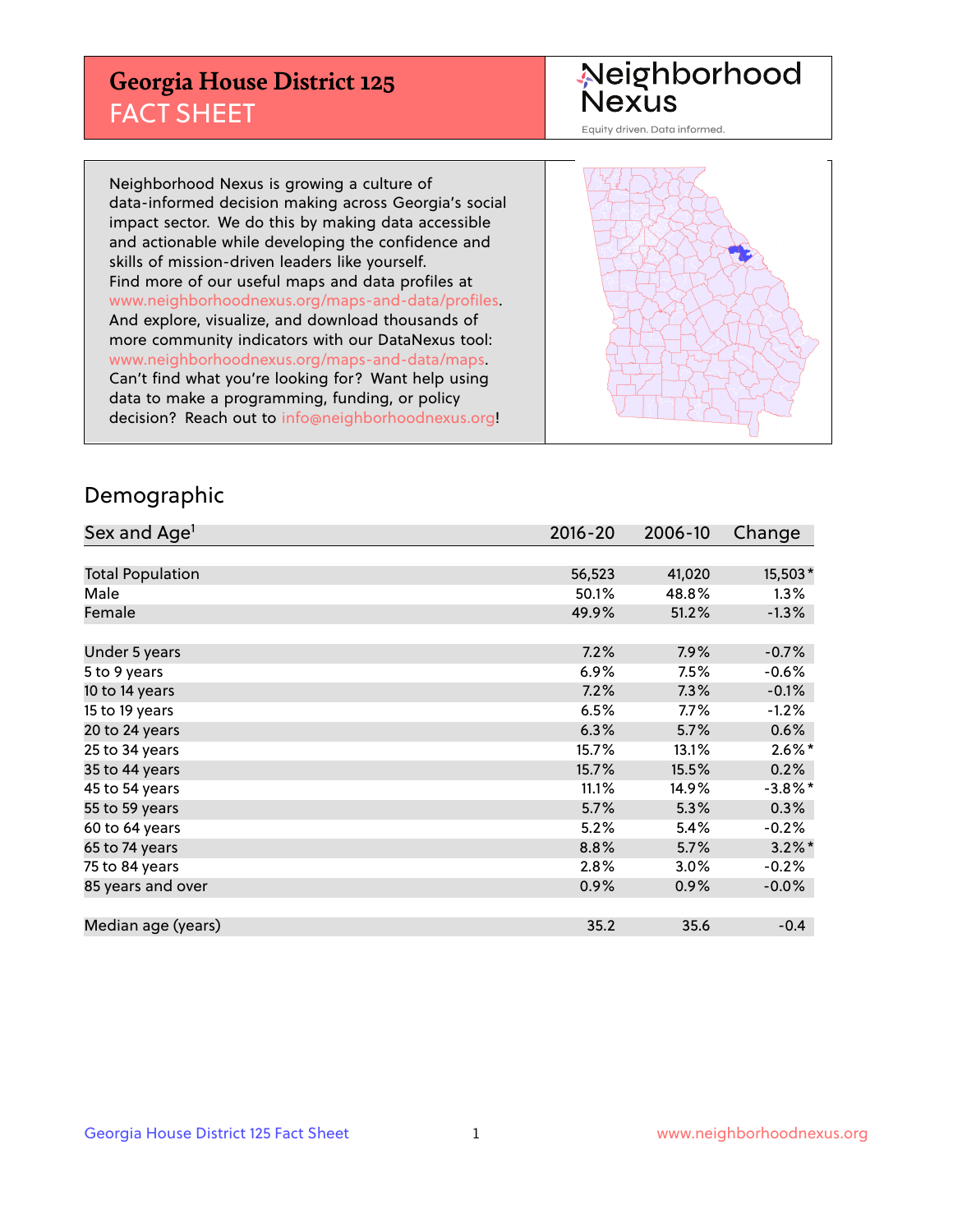## Demographic, continued...

| Race <sup>2</sup>                                            | $2016 - 20$ | 2006-10 | Change     |
|--------------------------------------------------------------|-------------|---------|------------|
| <b>Total population</b>                                      | 56,523      | 41,020  | 15,503*    |
| One race                                                     | 94.2%       | 98.1%   | $-3.9\%$ * |
| White                                                        | 67.5%       | 73.7%   | $-6.2\%$ * |
| <b>Black or African American</b>                             | 22.8%       | 21.1%   | 1.7%       |
| American Indian and Alaska Native                            | 0.4%        | 0.5%    | $-0.1%$    |
| Asian                                                        | 2.1%        | 1.5%    | 0.6%       |
| Native Hawaiian and Other Pacific Islander                   | 0.0%        | 0.2%    | $-0.2%$    |
| Some other race                                              | 1.4%        | 1.0%    | 0.3%       |
| Two or more races                                            | 5.8%        | 1.9%    | $3.9\%$ *  |
| Race alone or in combination with other race(s) <sup>3</sup> | $2016 - 20$ | 2006-10 | Change     |
| Total population                                             | 56,523      | 41,020  | 15,503*    |
| White                                                        | 72.8%       | 75.4%   | $-2.6\%$ * |
| <b>Black or African American</b>                             | 25.8%       | 21.9%   | $3.9\%$ *  |
| American Indian and Alaska Native                            | 1.2%        | 1.1%    | 0.1%       |
| Asian                                                        | 3.4%        | 2.1%    | $1.3\%$ *  |
| Native Hawaiian and Other Pacific Islander                   | 0.3%        | 0.3%    | $-0.0%$    |
| Some other race                                              | 2.6%        | 1.3%    | $1.2\%$ *  |
| Hispanic or Latino and Race <sup>4</sup>                     | $2016 - 20$ | 2006-10 | Change     |
| Total population                                             | 56,523      | 41,020  | 15,503*    |
| Hispanic or Latino (of any race)                             | 8.5%        | 5.9%    | $2.6\%$ *  |
| Not Hispanic or Latino                                       | 91.5%       | 94.1%   | $-2.6\%$ * |
| White alone                                                  | 62.1%       | 69.4%   | $-7.3\%$ * |
| <b>Black or African American alone</b>                       | 22.7%       | 20.8%   | 1.9%       |
| American Indian and Alaska Native alone                      | 0.3%        | 0.5%    | $-0.2%$    |
| Asian alone                                                  | 1.9%        | 1.5%    | 0.4%       |
| Native Hawaiian and Other Pacific Islander alone             | 0.0%        | 0.2%    | $-0.2%$    |
| Some other race alone                                        | 0.2%        | 0.3%    | $-0.1%$    |
| Two or more races                                            | 4.4%        | 1.4%    | $3.0\%$ *  |
| U.S. Citizenship Status <sup>5</sup>                         | $2016 - 20$ | 2006-10 | Change     |
| Foreign-born population                                      | 2,700       | 1,993   | 707*       |
| Naturalized U.S. citizen                                     | 51.1%       | 45.3%   | 5.8%       |
| Not a U.S. citizen                                           | 48.9%       | 54.7%   | $-5.8%$    |
|                                                              |             |         |            |
| Citizen, Voting Age Population <sup>6</sup>                  | $2016 - 20$ | 2006-10 | Change     |
| Citizen, 18 and over population                              | 40,721      | 28,674  | 12,047*    |
| Male                                                         | 49.8%       | 48.1%   | 1.7%       |
| Female                                                       | 50.2%       | 51.9%   | $-1.7%$    |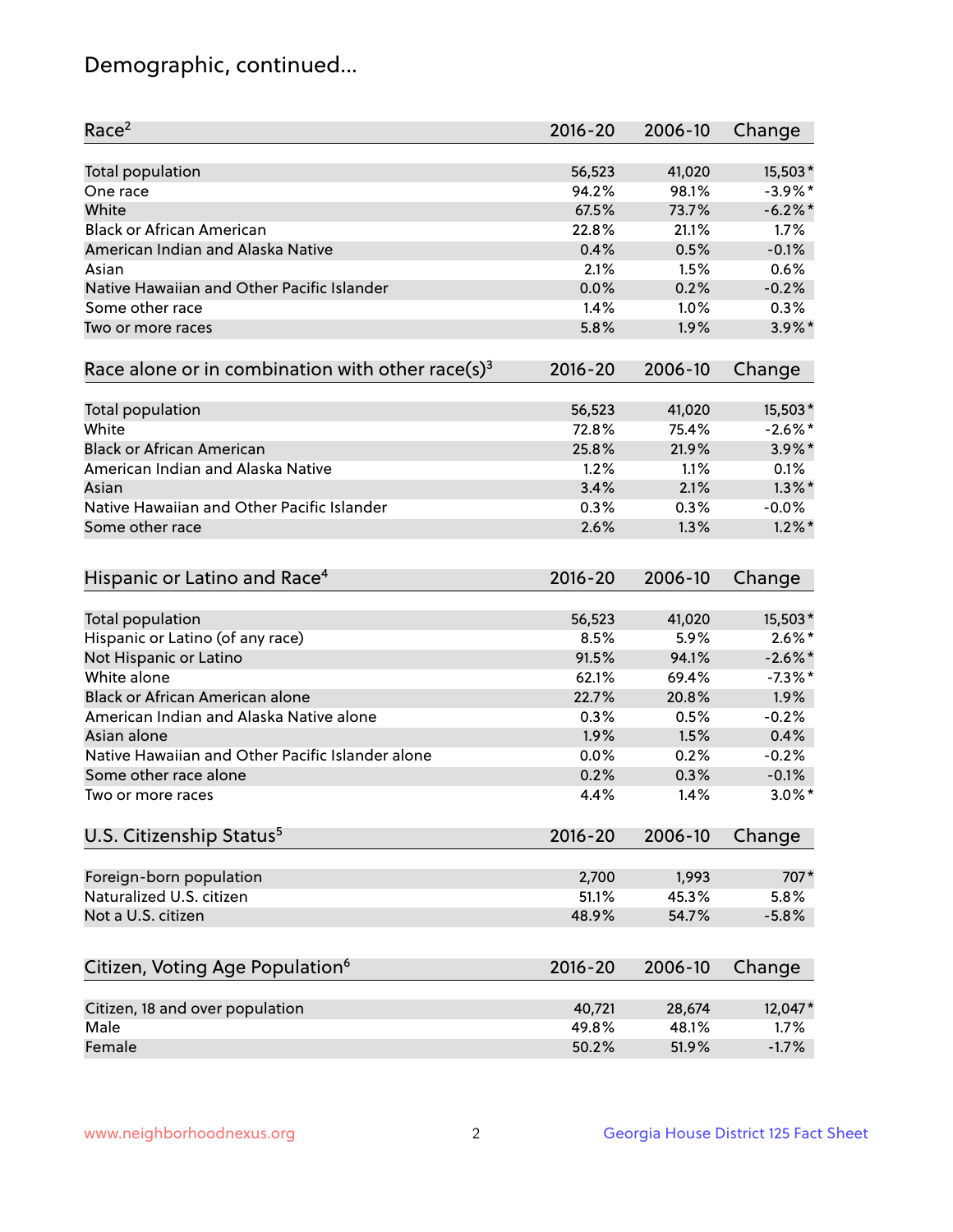#### Economic

| Income <sup>7</sup>                                 | $2016 - 20$ | 2006-10 | Change     |
|-----------------------------------------------------|-------------|---------|------------|
|                                                     |             |         |            |
| All households                                      | 17,505      | 14,952  | $2,553*$   |
| Less than \$10,000                                  | 4.1%        | 7.0%    | $-2.9\%$ * |
| \$10,000 to \$14,999                                | 2.1%        | 4.2%    | $-2.1\%$ * |
| \$15,000 to \$24,999                                | 7.6%        | 11.3%   | $-3.7%$ *  |
| \$25,000 to \$34,999                                | 6.8%        | 11.7%   | $-4.9%$ *  |
| \$35,000 to \$49,999                                | 11.7%       | 14.6%   | $-2.9%$    |
| \$50,000 to \$74,999                                | 22.0%       | 23.1%   | $-1.1%$    |
| \$75,000 to \$99,999                                | 14.6%       | 13.9%   | 0.7%       |
| \$100,000 to \$149,999                              | 16.9%       | 9.4%    | $7.5\%$ *  |
| \$150,000 to \$199,999                              | 9.4%        | 3.1%    | $6.4\%$ *  |
| \$200,000 or more                                   | 4.9%        | 1.8%    | $3.1\%$ *  |
| Median household income (dollars)                   | 69,904      | 51,194  | 18,711*    |
| Mean household income (dollars)                     | 84,426      | 60,370  | 24,057*    |
| With earnings                                       | 80.1%       | 82.1%   | $-2.0%$    |
| Mean earnings (dollars)                             | 83,838      | 59,020  | 24,818*    |
| <b>With Social Security</b>                         | 29.3%       | 24.5%   | 4.7%*      |
| Mean Social Security income (dollars)               | 19,560      | 14,677  | 4,882*     |
| With retirement income                              | 25.4%       | 20.9%   | 4.5%*      |
| Mean retirement income (dollars)                    | 24,917      | 21,155  | $3,763*$   |
| With Supplemental Security Income                   | 3.5%        | $3.3\%$ | 0.2%       |
| Mean Supplemental Security Income (dollars)         | 9,008       | 7,718   | 1,290      |
| With cash public assistance income                  | 3.0%        | 2.2%    | 0.8%       |
| Mean cash public assistance income (dollars)        | 1,632       | 3,884   | $-2,252*$  |
| With Food Stamp/SNAP benefits in the past 12 months | 7.8%        | 8.7%    | $-0.9%$    |
|                                                     |             |         |            |
| Families                                            | 13,054      | 11,112  | $1,942*$   |
| Less than \$10,000                                  | 2.6%        | 3.1%    | $-0.5%$    |
| \$10,000 to \$14,999                                | 1.0%        | 3.0%    | $-2.1%$    |
| \$15,000 to \$24,999                                | 4.1%        | 10.4%   | $-6.3\%$ * |
| \$25,000 to \$34,999                                | 4.8%        | 10.4%   | $-5.6\%$ * |
| \$35,000 to \$49,999                                | 11.4%       | 15.4%   | $-4.0\%$ * |
| \$50,000 to \$74,999                                | 23.9%       | 23.8%   | 0.1%       |
| \$75,000 to \$99,999                                | 16.9%       | 16.2%   | 0.7%       |
| \$100,000 to \$149,999                              | 18.4%       | 11.5%   | $6.8\%$ *  |
| \$150,000 to \$199,999                              | 10.5%       | 3.8%    | $6.8\%$ *  |
| \$200,000 or more                                   | 6.4%        | 2.4%    | 4.0%*      |
| Median family income (dollars)                      | 78,177      | 58,051  | 20,127*    |
| Mean family income (dollars)                        | 93,224      | 67,990  | 25,234*    |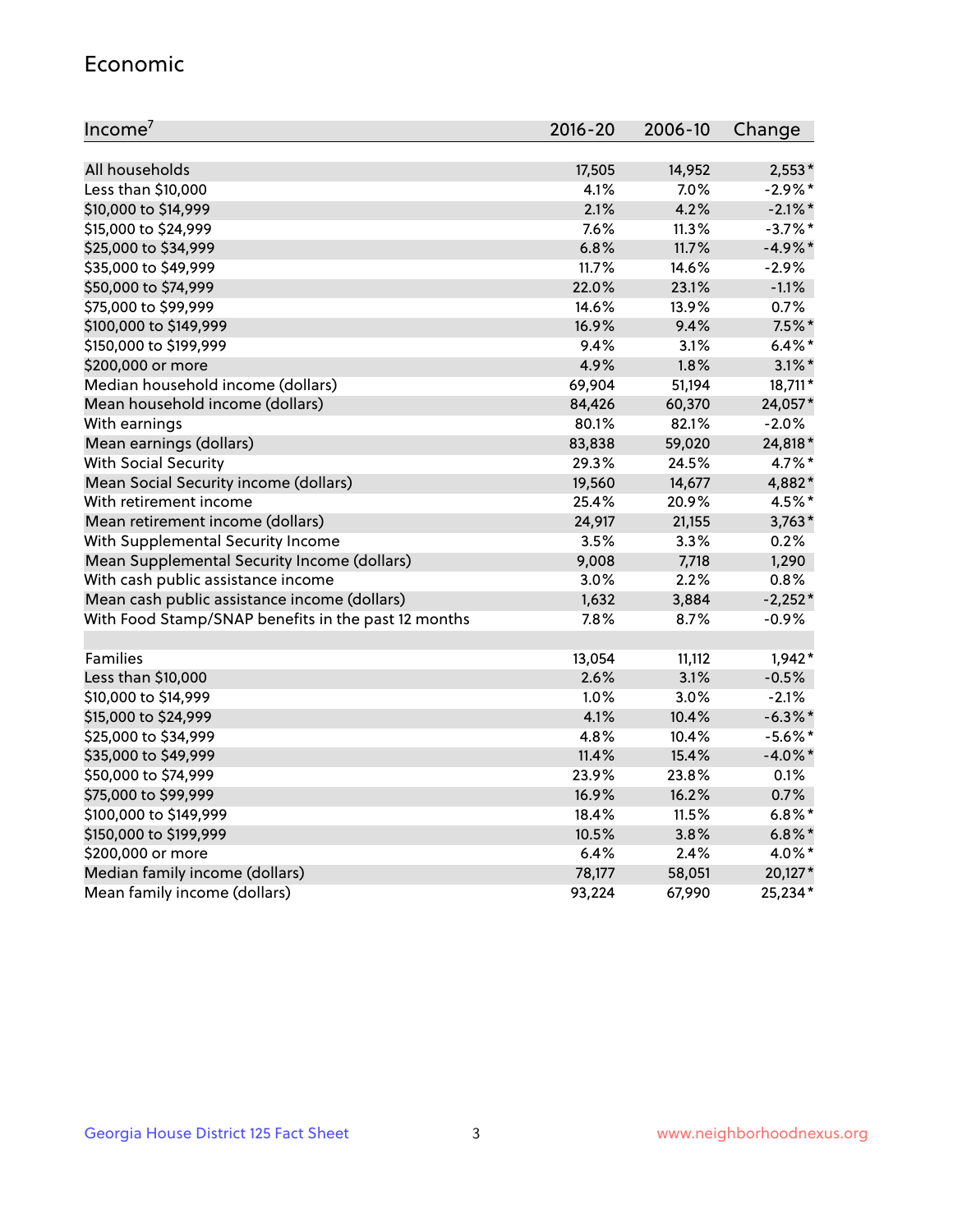## Economic, continued...

| Income, continued <sup>8</sup>                           | $2016 - 20$ | 2006-10 | Change     |
|----------------------------------------------------------|-------------|---------|------------|
|                                                          |             |         |            |
| Nonfamily households                                     | 4,451       | 3,840   | 611        |
| Median nonfamily income (dollars)                        | 38,850      | 29,083  | 9,767*     |
| Mean nonfamily income (dollars)                          | 53,919      | 35,698  | 18,222*    |
|                                                          |             |         |            |
| Median earnings for workers (dollars)                    | 38,059      | 29,685  | 8,374*     |
| Median earnings for male full-time, year-round workers   | 54,115      | 47,201  | $6,914*$   |
| (dollars)                                                |             |         |            |
| Median earnings for female full-time, year-round workers | 41,958      | 30,292  | 11,666*    |
| (dollars)                                                |             |         |            |
|                                                          |             |         |            |
| Per capita income (dollars)                              | 28,964      | 22,590  | $6,373*$   |
|                                                          |             |         |            |
|                                                          | 2016-20     | 2006-10 |            |
| Families and People Below Poverty Level <sup>9</sup>     |             |         | Change     |
| <b>All families</b>                                      | 5.5%        | 8.8%    | $-3.4\%$ * |
| With related children under 18 years                     | 7.8%        | 12.9%   | $-5.1%$    |
| With related children under 5 years only                 | 8.4%        | 13.4%   | $-5.0%$    |
| Married couple families                                  | 3.0%        | 4.1%    | $-1.1%$    |
| With related children under 18 years                     | 4.0%        | 5.5%    | $-1.6%$    |
| With related children under 5 years only                 | 8.5%        | 8.5%    | $-0.0%$    |
| Families with female householder, no husband present     | 16.7%       | 28.6%   | $-12.0%$   |
| With related children under 18 years                     | 19.4%       | 34.4%   | $-15.0%$   |
|                                                          | 4.7%        | 40.6%   |            |
| With related children under 5 years only                 |             |         | $-35.9%$   |
| All people                                               | 8.0%        | 12.4%   | $-4.4\%$ * |
| Under 18 years                                           | 8.3%        | 15.1%   | $-6.8%$    |
| Related children under 18 years                          | 8.1%        | 14.8%   | $-6.7\%$ * |
| Related children under 5 years                           | 4.4%        | 17.0%   | $-12.5%$   |
| Related children 5 to 17 years                           | 9.6%        | 13.9%   | $-4.3%$    |
| 18 years and over                                        | 7.9%        | 11.4%   | $-3.5%$    |
| 18 to 64 years                                           | 6.8%        | 12.1%   | $-5.4\%$ * |
| 65 years and over                                        | 13.5%       | 6.4%    | 7.1%       |
| People in families                                       | 5.2%        | 10.2%   | $-5.0\%$ * |
| Unrelated individuals 15 years and over                  | 26.9%       | 28.0%   | $-1.1%$    |
|                                                          |             |         |            |
| Non-Hispanic white people                                | 8.1%        | 9.9%    | $-1.7%$    |
| Black or African-American people                         | 8.6%        | 17.0%   | $-8.5%$    |
| Asian people                                             | 6.8%        | 23.3%   | $-16.5%$   |
| Hispanic or Latino people                                | 5.3%        | 18.3%   | $-13.1%$   |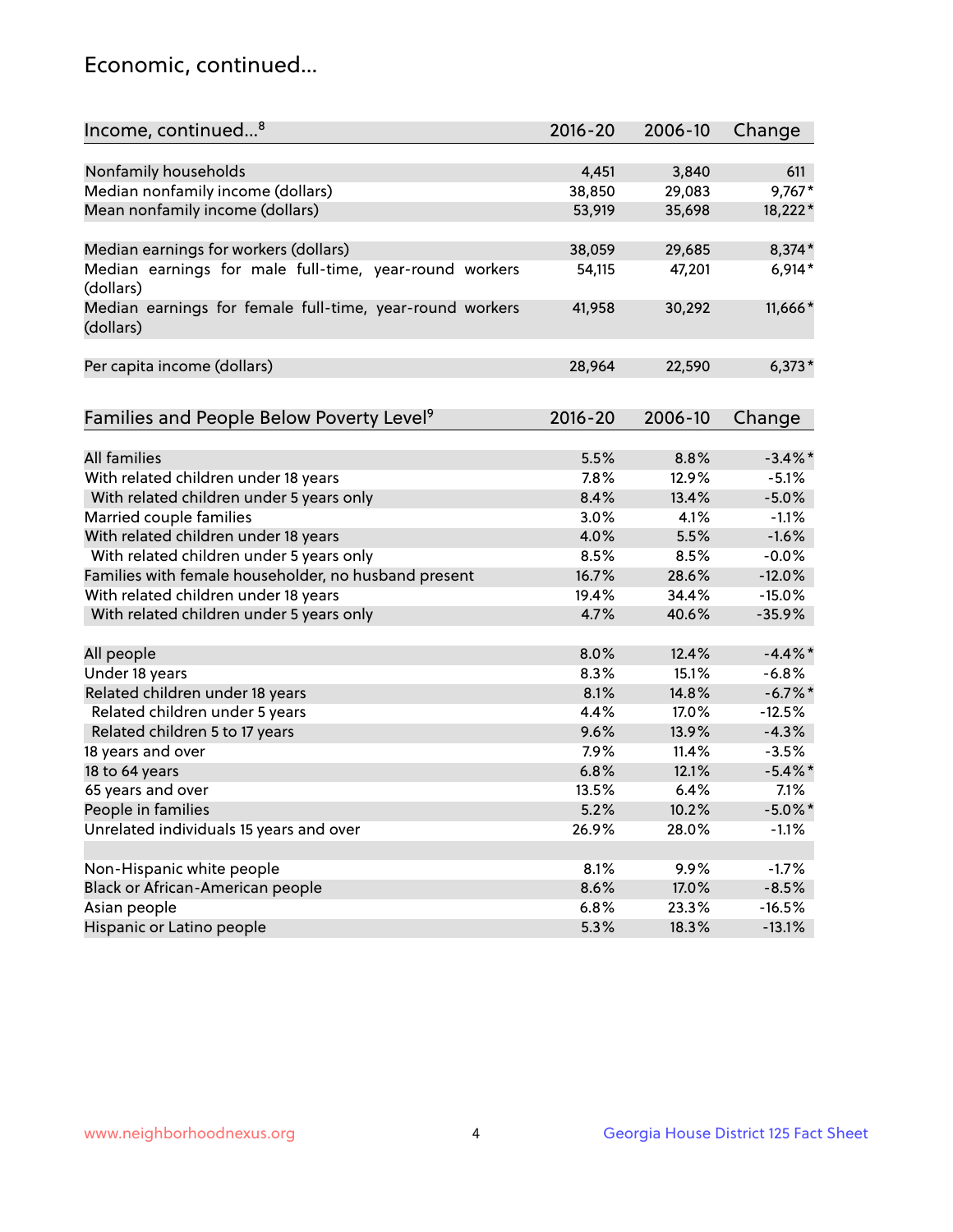## Employment

| Employment Status <sup>10</sup>                                             | $2016 - 20$ | 2006-10 | Change     |
|-----------------------------------------------------------------------------|-------------|---------|------------|
|                                                                             |             |         |            |
| Population 16 years and over                                                | 43,642      | 31,070  | 12,572*    |
| In labor force                                                              | 63.8%       | 63.9%   | $-0.2%$    |
| Civilian labor force                                                        | 58.2%       | 60.8%   | $-2.6%$    |
| Employed                                                                    | 55.4%       | 56.2%   | $-0.8%$    |
| Unemployed                                                                  | 2.7%        | 4.5%    | $-1.8%$    |
| <b>Armed Forces</b>                                                         | 5.6%        | 3.2%    | 2.4%       |
| Not in labor force                                                          | 36.2%       | 36.1%   | 0.2%       |
|                                                                             |             |         |            |
| Civilian labor force                                                        | 25,387      | 18,878  | $6,508*$   |
| <b>Unemployment Rate</b>                                                    | 4.7%        | 7.5%    | $-2.8%$    |
| Females 16 years and over                                                   | 21,704      | 16,167  | $5,537*$   |
| In labor force                                                              | 57.3%       | 55.9%   | 1.3%       |
| Civilian labor force                                                        | 55.6%       | 55.0%   | 0.6%       |
| Employed                                                                    | 52.8%       | 50.2%   | 2.6%       |
|                                                                             |             |         |            |
| Own children of the householder under 6 years                               | 4,970       | 3,700   | $1,271*$   |
| All parents in family in labor force                                        | 61.8%       | 55.1%   | 6.7%       |
|                                                                             |             |         |            |
| Own children of the householder 6 to 17 years                               | 8,295       | 7,058   | $1,237*$   |
| All parents in family in labor force                                        | 64.6%       | 69.4%   | $-4.9%$    |
|                                                                             |             |         |            |
| Industry <sup>11</sup>                                                      | $2016 - 20$ | 2006-10 | Change     |
|                                                                             |             |         |            |
| Civilian employed population 16 years and over                              | 24,187      | 17,467  | $6,720*$   |
| Agriculture, forestry, fishing and hunting, and mining                      | 0.6%        | 0.8%    | $-0.2%$    |
| Construction                                                                | 9.2%        | 9.7%    | $-0.5%$    |
| Manufacturing                                                               | 10.4%       | 9.8%    | 0.6%       |
| Wholesale trade                                                             | 2.7%        | 1.8%    | 0.8%       |
| Retail trade                                                                | 10.2%       | 12.1%   | $-1.9%$    |
| Transportation and warehousing, and utilities                               | 7.6%        | 5.3%    | 2.3%       |
| Information                                                                 | 2.2%        | 1.4%    | 0.9%       |
| Finance and insurance, and real estate and rental and leasing               | 3.9%        | 5.1%    | $-1.2%$    |
| Professional, scientific, and management, and administrative                | 12.3%       | 10.2%   | 2.1%       |
| and waste management services                                               |             |         |            |
| Educational services, and health care and social assistance                 | 19.6%       | 19.1%   | 0.5%       |
| Arts, entertainment, and recreation, and accommodation and<br>food services | 6.9%        | 9.9%    | $-3.0\%$ * |
| Other services, except public administration                                | 4.5%        | 5.6%    | $-1.1%$    |
| Public administration                                                       | 9.8%        | 9.2%    | 0.6%       |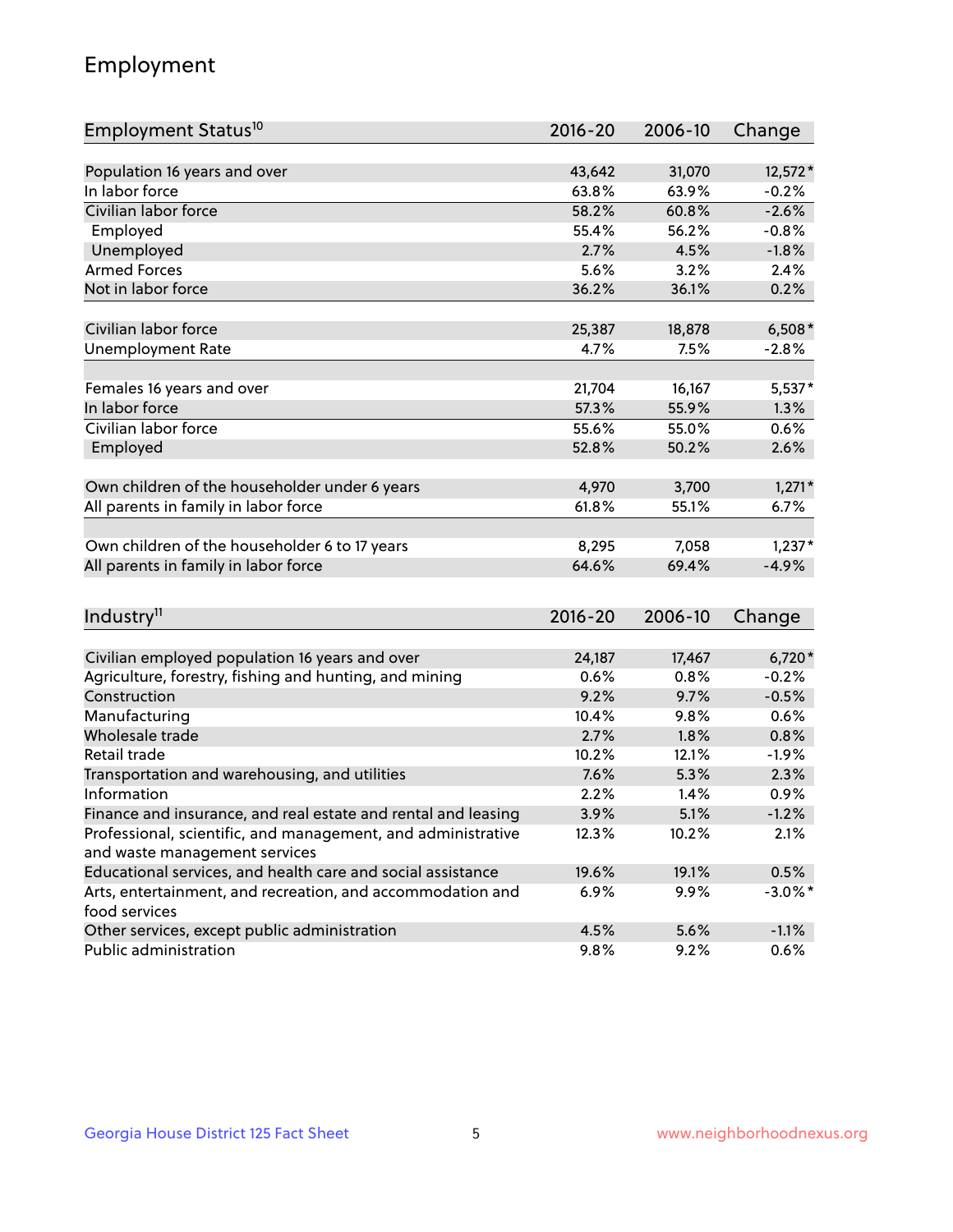## Employment, continued...

| Occupation <sup>12</sup>                                                    | $2016 - 20$ | 2006-10 | Change    |
|-----------------------------------------------------------------------------|-------------|---------|-----------|
| Civilian employed population 16 years and over                              | 24,187      | 17,467  | 6,720*    |
| Management, business, science, and arts occupations                         | 35.9%       | 30.5%   | $5.4\%$ * |
| Service occupations                                                         | 17.5%       | 19.3%   | $-1.8%$   |
| Sales and office occupations                                                | 22.2%       | 24.7%   | $-2.5%$   |
|                                                                             |             |         | 0.4%      |
| Natural<br>and<br>resources,<br>construction,<br>maintenance<br>occupations | 12.8%       | 12.4%   |           |
| Production, transportation, and material moving occupations                 | 11.6%       | 13.1%   | $-1.5%$   |
| Class of Worker <sup>13</sup>                                               | $2016 - 20$ | 2006-10 | Change    |
|                                                                             |             |         |           |
| Civilian employed population 16 years and over                              | 24,187      | 17,467  | $6,720*$  |
| Private wage and salary workers                                             | 71.4%       | 71.5%   | $-0.1%$   |
| Government workers                                                          | 23.5%       | 22.5%   | 1.1%      |
| Self-employed in own not incorporated business workers                      | 5.1%        | 5.9%    | $-0.8%$   |
| Unpaid family workers                                                       | 0.0%        | 0.1%    | $-0.1%$   |
| Job Flows <sup>14</sup>                                                     | 2019        | 2010    | Change    |
|                                                                             |             |         |           |
| Total Jobs in district                                                      | 9,197       | 6,493   | 2,704     |
| Held by residents of district                                               | 25.1%       | 20.6%   | 4.5%      |
| Held by non-residents of district                                           | 74.9%       | 79.4%   | $-4.5%$   |
| Jobs by Industry Sector <sup>15</sup>                                       | 2019        | 2010    | Change    |
|                                                                             |             |         |           |
| Total Jobs in district                                                      | 9,197       | 6,493   | 2,704     |
| Goods Producing sectors                                                     | 28.2%       | 32.6%   | $-4.3%$   |
| Trade, Transportation, and Utilities sectors                                | 13.4%       | 12.9%   | 0.5%      |
| All Other Services sectors                                                  | 58.4%       | 54.5%   | 3.8%      |
|                                                                             |             |         |           |
| Total Jobs in district held by district residents                           | 2,310       | 1,336   | 974       |
| <b>Goods Producing sectors</b>                                              | 27.1%       | 34.7%   | $-7.6%$   |
| Trade, Transportation, and Utilities sectors                                | 10.3%       | 11.2%   | $-0.8%$   |
| All Other Services sectors                                                  | 62.6%       | 54.1%   | 8.4%      |
|                                                                             |             |         |           |
| Jobs by Earnings <sup>16</sup>                                              | 2019        | 2010    | Change    |
|                                                                             |             |         |           |
| Total Jobs in district                                                      | 9,197       | 6,493   | 2,704     |
| Jobs with earnings \$1250/month or less                                     | 24.9%       | 26.8%   | $-1.9%$   |
| Jobs with earnings \$1251/month to \$3333/month                             | 36.8%       | 44.9%   | $-8.1%$   |
| Jobs with earnings greater than \$3333/month                                | 38.3%       | 28.3%   | 10.0%     |
| Total Jobs in district held by district residents                           | 2,310       | 1,336   | 974       |
| Jobs with earnings \$1250/month or less                                     | 26.2%       | 28.9%   | $-2.7%$   |
| Jobs with earnings \$1251/month to \$3333/month                             | 35.4%       | 46.6%   | $-11.3%$  |
| Jobs with earnings greater than \$3333/month                                | 38.4%       | 24.5%   | 13.9%     |
|                                                                             |             |         |           |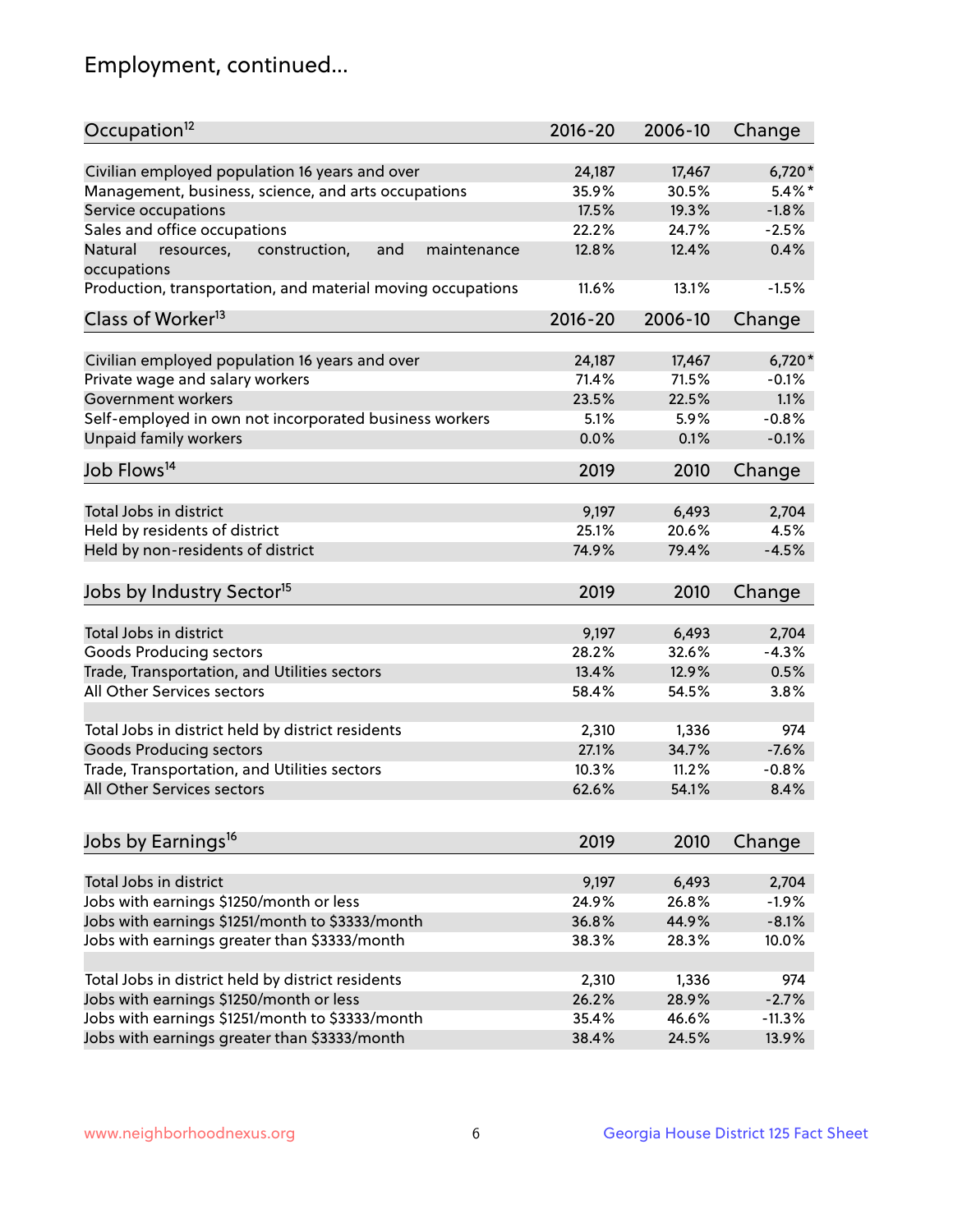## Employment, continued...

| Jobs by Age of Worker <sup>17</sup>               | 2019  | 2010  | Change  |
|---------------------------------------------------|-------|-------|---------|
|                                                   |       |       |         |
| Total Jobs in district                            | 9,197 | 6,493 | 2,704   |
| Jobs with workers age 29 or younger               | 23.9% | 22.1% | 1.8%    |
| Jobs with workers age 30 to 54                    | 54.1% | 60.2% | $-6.1%$ |
| Jobs with workers age 55 or older                 | 22.0% | 17.6% | 4.3%    |
|                                                   |       |       |         |
| Total Jobs in district held by district residents | 2,310 | 1.336 | 974     |
| Jobs with workers age 29 or younger               | 25.4% | 20.8% | 4.6%    |
| Jobs with workers age 30 to 54                    | 53.4% | 60.0% | $-6.6%$ |
| Jobs with workers age 55 or older                 | 21.2% | 19.2% | 2.0%    |
|                                                   |       |       |         |

#### Education

| School Enrollment <sup>18</sup>                | $2016 - 20$ | 2006-10 | Change     |
|------------------------------------------------|-------------|---------|------------|
|                                                |             |         |            |
| Population 3 years and over enrolled in school | 14,740      | 11,211  | $3,529*$   |
| Nursery school, preschool                      | 6.4%        | 4.8%    | $1.6\%$    |
| Kindergarten                                   | 6.2%        | $8.0\%$ | $-1.8%$    |
| Elementary school (grades 1-8)                 | 38.3%       | 40.7%   | $-2.4%$    |
| High school (grades 9-12)                      | 23.5%       | 23.9%   | $-0.3%$    |
| College or graduate school                     | 25.6%       | 22.6%   | $3.0\%$    |
| Educational Attainment <sup>19</sup>           | $2016 - 20$ | 2006-10 | Change     |
|                                                |             |         |            |
| Population 25 years and over                   | 37,267      | 26,198  | 11,068*    |
| Less than 9th grade                            | 1.6%        | 5.0%    | $-3.4%$    |
| 9th to 12th grade, no diploma                  | 6.1%        | 13.4%   | $-7.3\%$ * |
| High school graduate (includes equivalency)    | 29.8%       | 31.3%   | $-1.6%$    |
| Some college, no degree                        | 21.5%       | 20.5%   | 1.0%       |
| Associate's degree                             | 15.0%       | 9.4%    | $5.6\%*$   |
| Bachelor's degree                              | 17.2%       | 14.1%   | $3.2\%$ *  |
| Graduate or professional degree                | 8.8%        | 6.4%    | $2.4\%$    |
|                                                |             |         |            |
| Percent high school graduate or higher         | 92.3%       | 81.7%   | 10.7%*     |
| Percent bachelor's degree or higher            | 26.1%       | 20.4%   | $5.6\%$ *  |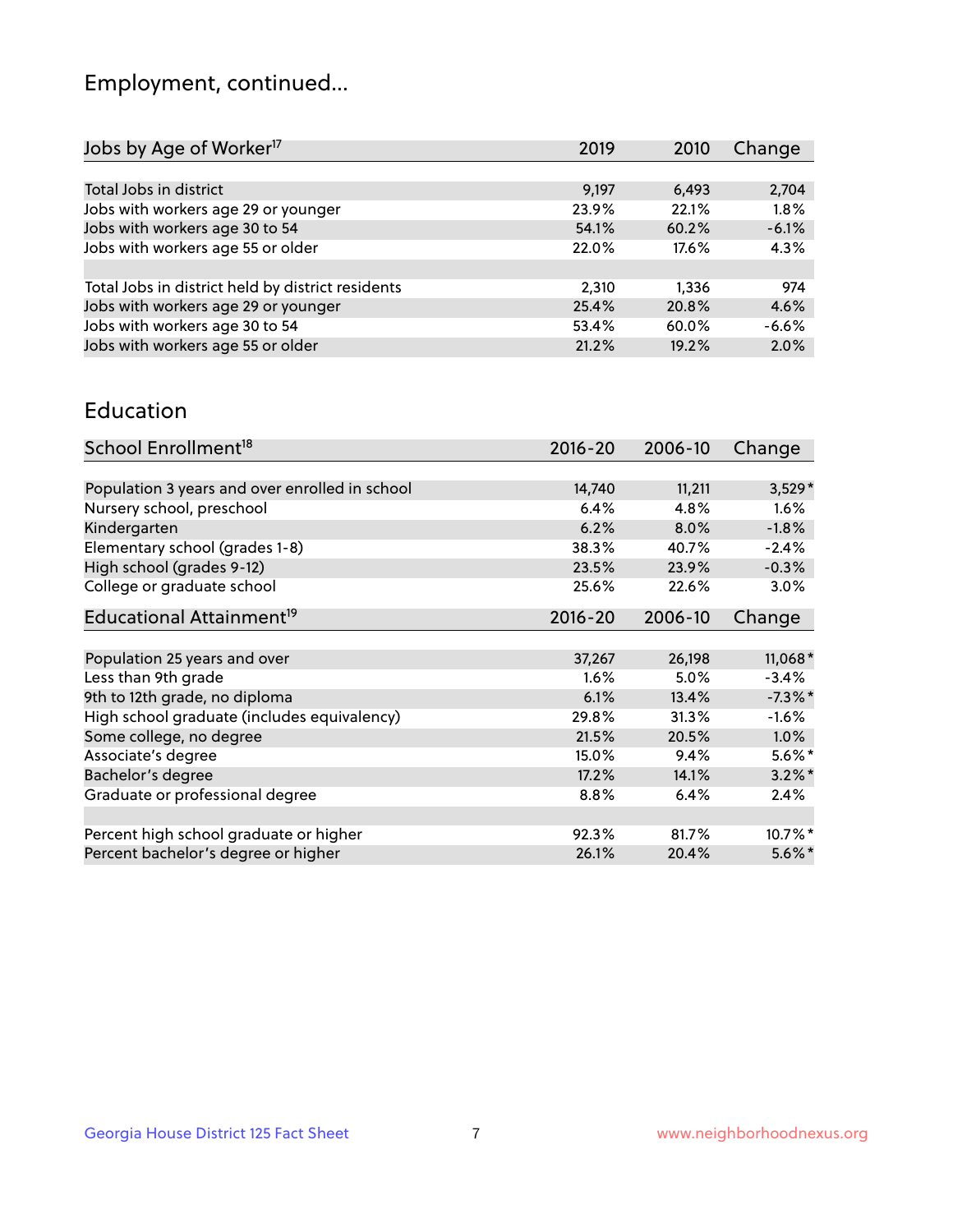## Housing

| Households by Type <sup>20</sup>                     | 2016-20      | 2006-10 | Change               |
|------------------------------------------------------|--------------|---------|----------------------|
|                                                      |              |         |                      |
| <b>Total households</b>                              | 17,505       | 14,952  | $2,553*$             |
| Family households (families)                         | 74.6%        | 74.3%   | 0.3%                 |
| With own children under 18 years                     | 34.6%        | 36.5%   | $-1.9%$              |
| Married-couple family                                | 59.5%        | 57.2%   | 2.3%                 |
| With own children of the householder under 18 years  | 26.6%        | 26.1%   | 0.5%                 |
| Male householder, no wife present, family            | 4.6%         | 4.6%    | 0.1%                 |
| With own children of the householder under 18 years  | 2.8%         | 2.5%    | 0.3%                 |
| Female householder, no husband present, family       | 10.5%        | 12.6%   | $-2.1%$              |
| With own children of the householder under 18 years  | 5.2%         | 7.8%    | $-2.6\%$ *           |
| Nonfamily households                                 | 25.4%        | 25.7%   | $-0.3%$              |
| Householder living alone                             | 21.3%        | 22.1%   | $-0.8%$              |
| 65 years and over                                    | 8.9%         | 5.7%    | $3.2\%$ *            |
|                                                      |              |         |                      |
| Households with one or more people under 18 years    | 39.3%        | 39.6%   | $-0.3%$              |
| Households with one or more people 65 years and over | 25.9%        | 18.5%   | $7.5%$ *             |
| Average household size                               | 3.23         | 2.74    | $0.49*$              |
| Average family size                                  | 3.72         | 3.22    | $0.51*$              |
|                                                      |              |         |                      |
| Housing Occupancy <sup>21</sup>                      | 2016-20      | 2006-10 | Change               |
| Total housing units                                  | 22,119       | 16,852  | $5,268*$             |
| Occupied housing units                               | 79.1%        | 88.7%   | $-9.6%$ *            |
| Vacant housing units                                 | 20.9%        | 11.3%   | $9.6\%$ *            |
|                                                      |              |         |                      |
| Homeowner vacancy rate                               | 5.6          | 1.0     | $4.7*$               |
| Rental vacancy rate                                  | 15.7         | 10.3    | 5.4                  |
|                                                      |              |         |                      |
| Units in Structure <sup>22</sup>                     | 2016-20      | 2006-10 | Change               |
| Total housing units                                  | 22,119       | 16,852  | $5,268*$             |
| 1-unit, detached                                     | 70.8%        | 64.9%   | 5.9%*                |
|                                                      |              | 4.7%    |                      |
| 1-unit, attached<br>2 units                          | 6.9%<br>0.5% | 0.8%    | $2.2\%$ *<br>$-0.2%$ |
| 3 or 4 units                                         |              | 1.8%    |                      |
|                                                      | 2.0%         |         | 0.2%                 |
| 5 to 9 units                                         | 1.2%         | 1.0%    | 0.2%                 |
| 10 to 19 units                                       | 1.9%         | 0.7%    | 1.2%                 |
| 20 or more units                                     | 1.0%         | 0.1%    | 0.9%                 |
| Mobile home                                          | 15.7%        | 26.0%   | $-10.4\%$ *          |
| Boat, RV, van, etc.                                  | 0.0%         | 0.0%    | $0.0\%$              |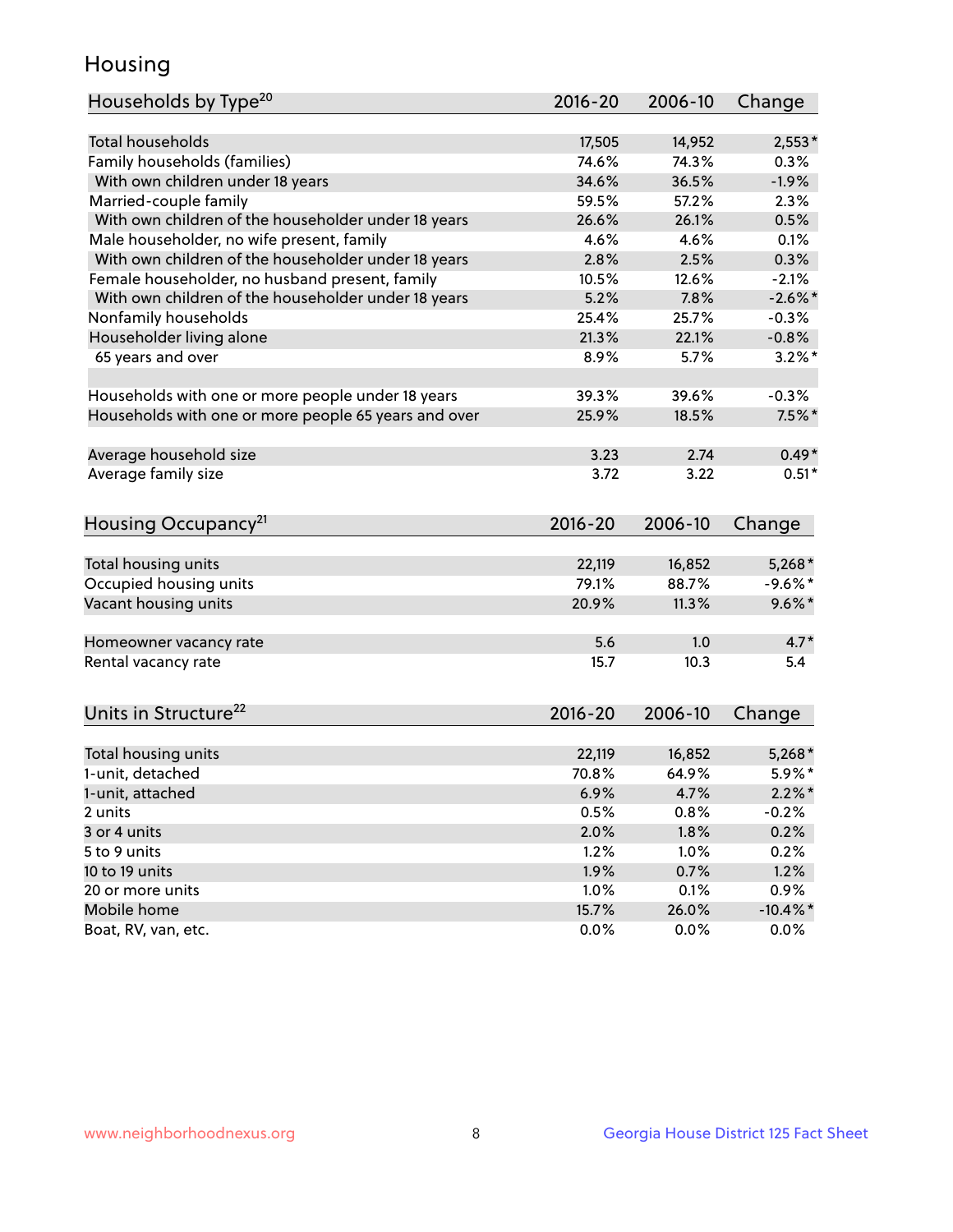## Housing, Continued...

| Year Structure Built <sup>23</sup>             | 2016-20     | 2006-10 | Change     |
|------------------------------------------------|-------------|---------|------------|
| Total housing units                            | 22,119      | 16,852  | $5,268*$   |
| Built 2014 or later                            | 11.2%       | (X)     | (X)        |
| Built 2010 to 2013                             | 12.3%       | (X)     | (X)        |
| Built 2000 to 2009                             | 23.4%       | 29.1%   | $-5.7\%$ * |
| Built 1990 to 1999                             | 19.7%       | 23.4%   | $-3.7%$    |
| Built 1980 to 1989                             | 12.5%       | 15.9%   | $-3.5%$ *  |
| Built 1970 to 1979                             | 7.9%        | 16.4%   | $-8.5%$ *  |
| Built 1960 to 1969                             | 6.5%        | 8.8%    | $-2.3%$    |
| Built 1950 to 1959                             | 3.4%        | 2.7%    | 0.8%       |
| Built 1940 to 1949                             | 1.7%        | 1.8%    | $-0.1%$    |
|                                                |             |         |            |
| Built 1939 or earlier                          | 1.4%        | 1.9%    | $-0.5%$    |
| Housing Tenure <sup>24</sup>                   | $2016 - 20$ | 2006-10 | Change     |
| Occupied housing units                         | 17,505      | 14,952  | $2,553*$   |
| Owner-occupied                                 | 76.7%       | 75.1%   | 1.5%       |
| Renter-occupied                                | 23.3%       | 24.9%   | $-1.5%$    |
|                                                |             |         |            |
| Average household size of owner-occupied unit  | 3.29        | 2.78    | $0.50*$    |
| Average household size of renter-occupied unit | 3.02        | 2.59    | $0.43*$    |
| Residence 1 Year Ago <sup>25</sup>             | 2016-20     | 2006-10 | Change     |
| Population 1 year and over                     | 55,616      | 40,338  | 15,277*    |
| Same house                                     | 88.3%       | 83.1%   | $5.2\%$ *  |
| Different house in the U.S.                    | 10.7%       | 15.7%   | $-5.0\%$ * |
| Same county                                    | 2.7%        | 6.8%    | $-4.1%$ *  |
| Different county                               | 8.0%        | 8.9%    | $-0.9%$    |
| Same state                                     | 3.4%        | 5.0%    | $-1.7%$    |
| Different state                                | 4.7%        | 3.9%    | 0.8%       |
|                                                |             |         | $-0.2%$    |
| Abroad                                         | 1.0%        | 1.2%    |            |
| Value of Housing Unit <sup>26</sup>            | $2016 - 20$ | 2006-10 | Change     |
| Owner-occupied units                           | 13,419      | 11,233  | $2,185*$   |
| Less than \$50,000                             | 4.8%        | 11.6%   | $-6.9%$    |
| \$50,000 to \$99,999                           | 15.3%       | 20.6%   | $-5.3\%$ * |
| \$100,000 to \$149,999                         | 14.1%       | 23.5%   | $-9.3%$ *  |
| \$150,000 to \$199,999                         | 18.3%       | 19.4%   | $-1.1%$    |
| \$200,000 to \$299,999                         | 31.5%       | 14.4%   | 17.1%*     |
| \$300,000 to \$499,999                         | 12.8%       | 8.2%    | 4.5%*      |
| \$500,000 to \$999,999                         | 2.4%        | 1.9%    | 0.6%       |
| \$1,000,000 or more                            | 0.8%        | 0.4%    | 0.4%       |
| Median (dollars)                               | 191,410     | 138,528 | 52,882*    |
| Mortgage Status <sup>27</sup>                  | $2016 - 20$ | 2006-10 | Change     |
|                                                |             |         |            |
| Owner-occupied units                           | 13,419      | 11,233  | $2,185*$   |
| Housing units with a mortgage                  | 67.6%       | 69.3%   | $-1.6%$    |
| Housing units without a mortgage               | 32.4%       | 30.7%   | 1.6%       |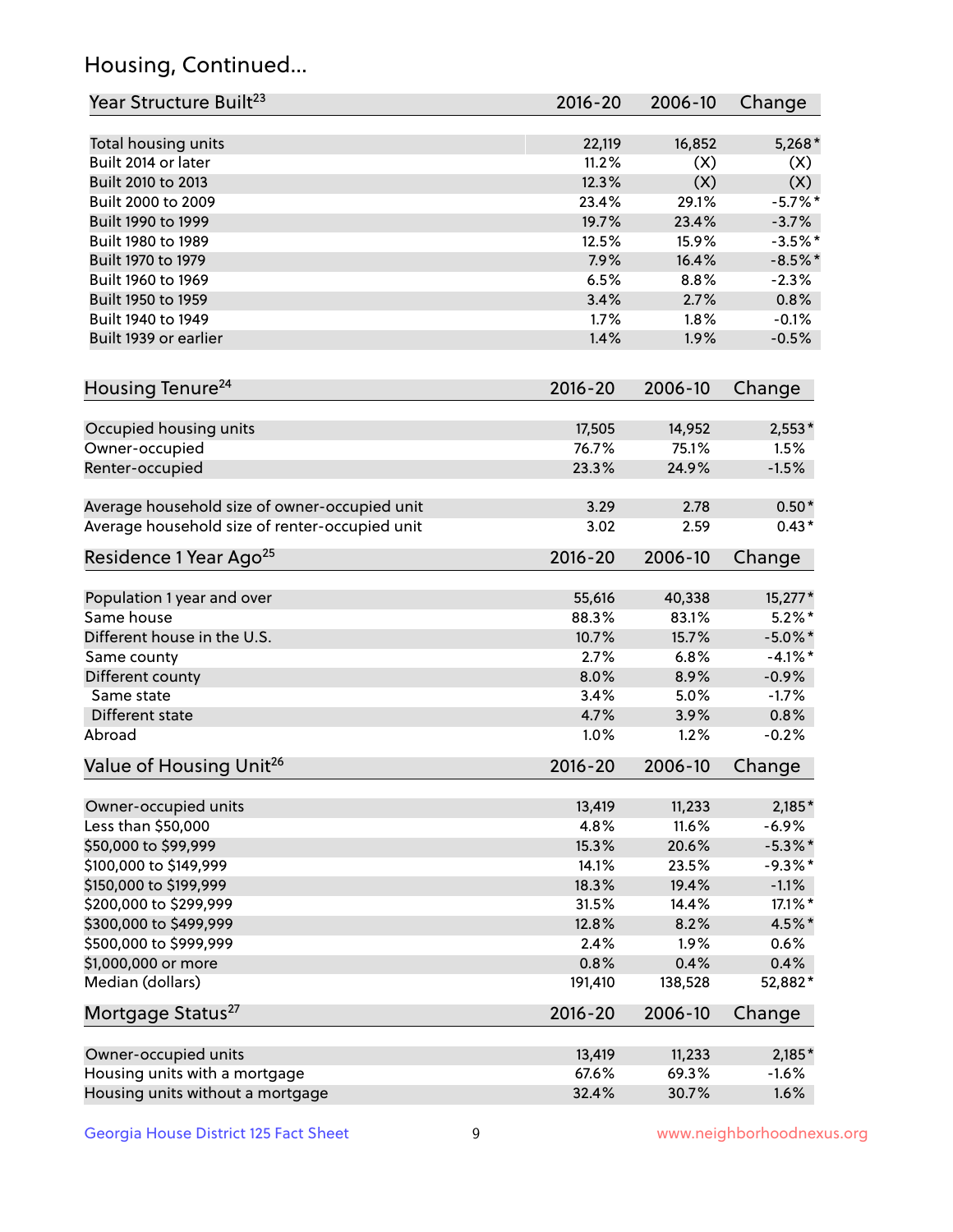## Housing, Continued...

| Selected Monthly Owner Costs <sup>28</sup>                                            | 2016-20     | 2006-10 | Change     |
|---------------------------------------------------------------------------------------|-------------|---------|------------|
| Housing units with a mortgage                                                         | 9,074       | 7,781   | $1,293*$   |
| Less than \$300                                                                       | 0.0%        | 0.0%    | $0.0\%$    |
| \$300 to \$499                                                                        | 0.9%        | 2.2%    | $-1.3%$    |
| \$500 to \$999                                                                        | 17.4%       | 25.7%   | $-8.3\%$ * |
| \$1,000 to \$1,499                                                                    | 34.7%       | 43.6%   | $-8.9\%$ * |
| \$1,500 to \$1,999                                                                    | 27.8%       | 17.1%   | 10.7%*     |
| \$2,000 to \$2,999                                                                    | 17.5%       | 8.6%    | 8.9%*      |
| \$3,000 or more                                                                       | 1.6%        | 2.8%    | $-1.1%$    |
| Median (dollars)                                                                      | 1,462       | 1,263   | $199*$     |
| Housing units without a mortgage                                                      | 4,345       | 3,452   | 893*       |
| Less than \$150                                                                       | 3.0%        | 7.2%    | $-4.2%$    |
| \$150 to \$249                                                                        | 16.0%       | 22.6%   | $-6.6%$    |
| \$250 to \$349                                                                        | 22.7%       | 28.9%   | $-6.2%$    |
| \$350 to \$499                                                                        | 31.7%       | 26.5%   | 5.1%       |
| \$500 to \$699                                                                        | 16.2%       | 11.0%   | 5.3%       |
| \$700 or more                                                                         | 10.5%       | 3.8%    | 6.7%       |
| Median (dollars)                                                                      | 377         | 308     | $68*$      |
| Selected Monthly Owner Costs as a Percentage of<br>Household Income <sup>29</sup>     | $2016 - 20$ | 2006-10 | Change     |
| Housing units with a mortgage (excluding units where<br>SMOCAPI cannot be computed)   | 9,050       | 7,771   | $1,278*$   |
| Less than 20.0 percent                                                                | 52.3%       | 36.2%   | 16.1%*     |
| 20.0 to 24.9 percent                                                                  | 15.2%       | 19.1%   | $-3.9%$    |
| 25.0 to 29.9 percent                                                                  | 11.6%       | 13.9%   | $-2.3%$    |
| 30.0 to 34.9 percent                                                                  | 8.0%        | 9.2%    | $-1.2%$    |
| 35.0 percent or more                                                                  | 13.0%       | 21.7%   | $-8.7\%$ * |
| Not computed                                                                          | 24          | 10      | 14         |
| Housing unit without a mortgage (excluding units where<br>SMOCAPI cannot be computed) | 4,257       | 3,360   | 897        |
| Less than 10.0 percent                                                                | 54.5%       | 50.7%   | 3.8%       |
| 10.0 to 14.9 percent                                                                  | 15.3%       | 15.4%   | $-0.1%$    |
| 15.0 to 19.9 percent                                                                  | 6.3%        | 11.4%   | $-5.1%$    |
| 20.0 to 24.9 percent                                                                  | 7.4%        | 5.0%    | 2.5%       |
| 25.0 to 29.9 percent                                                                  | 3.5%        | 3.5%    | $-0.0%$    |
| 30.0 to 34.9 percent                                                                  | 0.6%        | 2.2%    | $-1.6%$    |
| 35.0 percent or more                                                                  | 12.3%       | 11.8%   | 0.6%       |
| Not computed                                                                          | 88          | 93      | $-5$       |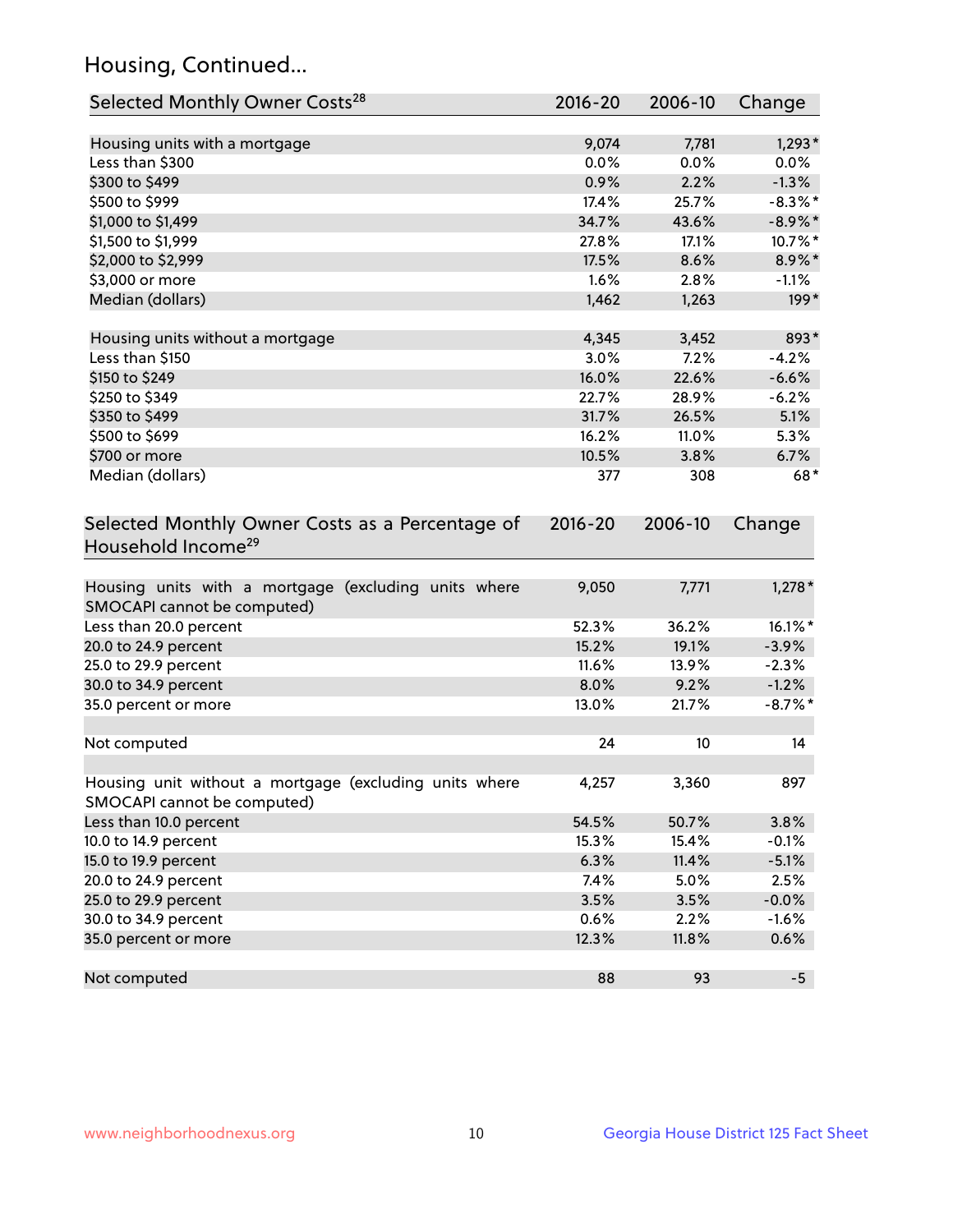## Housing, Continued...

| Gross Rent <sup>30</sup>   | 2016-20 | 2006-10 | Change   |
|----------------------------|---------|---------|----------|
|                            |         |         |          |
| Occupied units paying rent | 3,719   | 3,207   | 512      |
| Less than \$200            | $0.0\%$ | $1.3\%$ | $-1.3%$  |
| \$200 to \$499             | 6.1%    | 25.6%   | $-19.5%$ |
| \$500 to \$749             | 12.3%   | 36.4%   | $-24.1%$ |
| \$750 to \$999             | 21.9%   | 14.0%   | 7.9%     |
| \$1,000 to \$1,499         | 46.4%   | 20.7%   | 25.7%*   |
| \$1,500 to \$1,999         | 10.0%   | 1.3%    | 8.7%     |
| \$2,000 or more            | 3.2%    | 0.7%    | 2.5%     |
| Median (dollars)           | 1,133   | 639     | 494*     |
|                            |         |         |          |
| No rent paid               | 368     | 512     | $-144$   |
|                            |         |         |          |

| Gross Rent as a Percentage of Household Income <sup>31</sup>                   | $2016 - 20$ | 2006-10 | Change   |
|--------------------------------------------------------------------------------|-------------|---------|----------|
|                                                                                |             |         |          |
| Occupied units paying rent (excluding units where GRAPI<br>cannot be computed) | 3,698       | 3,138   | 559      |
| Less than 15.0 percent                                                         | 18.9%       | 12.2%   | 6.6%     |
| 15.0 to 19.9 percent                                                           | 20.2%       | 17.4%   | 2.8%     |
| 20.0 to 24.9 percent                                                           | $9.9\%$     | 11.8%   | $-1.9%$  |
| 25.0 to 29.9 percent                                                           | 15.7%       | 12.5%   | 3.2%     |
| 30.0 to 34.9 percent                                                           | 7.9%        | 8.4%    | $-0.4%$  |
| 35.0 percent or more                                                           | 27.4%       | 37.7%   | $-10.3%$ |
|                                                                                |             |         |          |
| Not computed                                                                   | 389         | 580     | $-192$   |

## Transportation

| Commuting to Work <sup>32</sup>           | 2016-20 | 2006-10 | Change    |
|-------------------------------------------|---------|---------|-----------|
|                                           |         |         |           |
| Workers 16 years and over                 | 26,280  | 18,009  | $8,272*$  |
| Car, truck, or van - drove alone          | 84.0%   | 84.0%   | 0.0%      |
| Car, truck, or van - carpooled            | 10.6%   | 10.4%   | 0.2%      |
| Public transportation (excluding taxicab) | 0.1%    | 0.4%    | $-0.3%$   |
| Walked                                    | 0.2%    | 1.5%    | $-1.3%$   |
| Other means                               | $1.0\%$ | $1.1\%$ | $-0.1%$   |
| Worked at home                            | 4.2%    | 2.6%    | $1.5\%$ * |
|                                           |         |         |           |
| Mean travel time to work (minutes)        | 27.1    | 24.9    | $2.2*$    |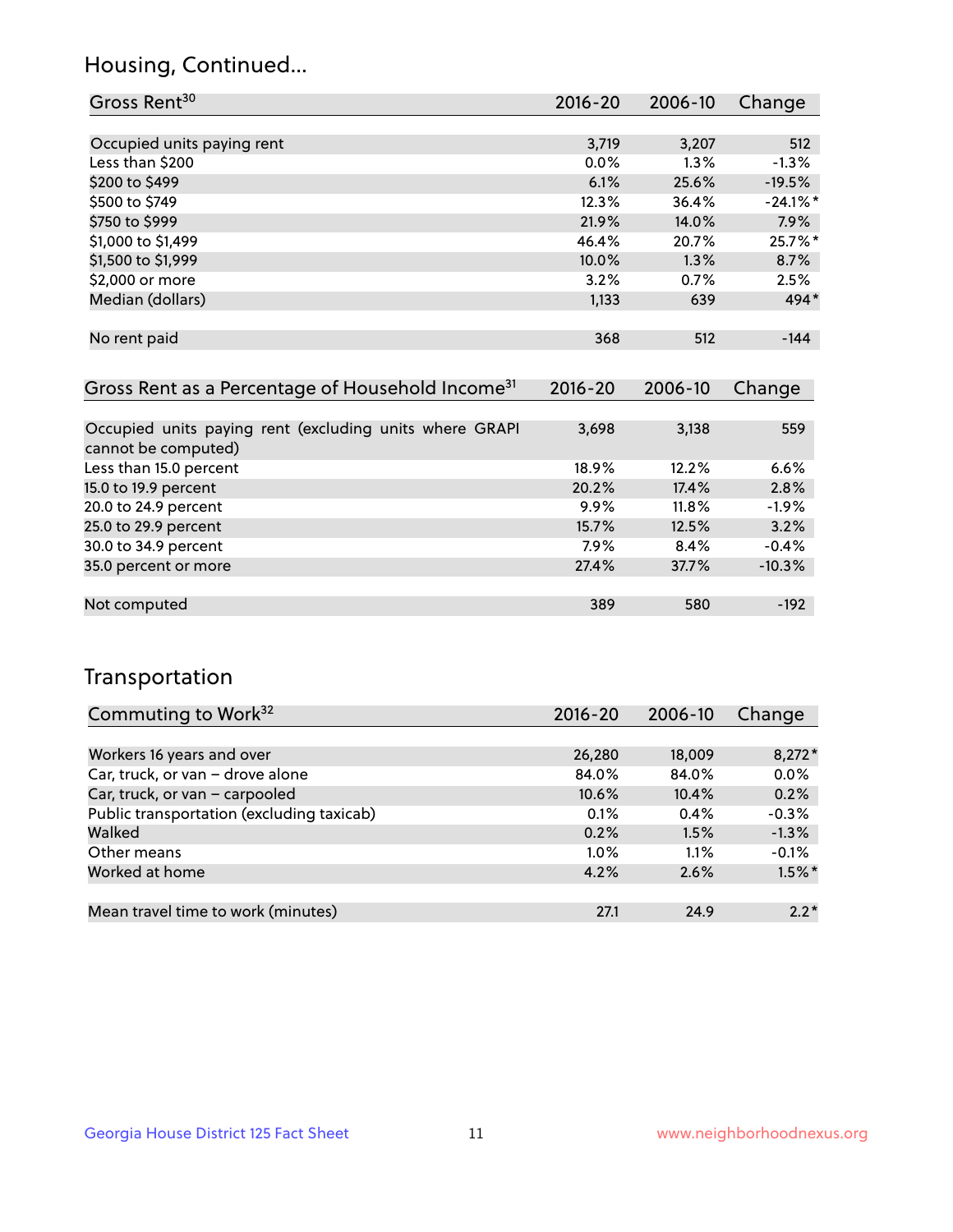## Transportation, Continued...

| Vehicles Available <sup>33</sup> | 2016-20 | 2006-10 | Change   |
|----------------------------------|---------|---------|----------|
|                                  |         |         |          |
| Occupied housing units           | 17,505  | 14.952  | $2,553*$ |
| No vehicles available            | 3.4%    | 4.7%    | $-1.4%$  |
| 1 vehicle available              | 26.0%   | 27.5%   | $-1.5%$  |
| 2 vehicles available             | 41.5%   | 39.7%   | 1.7%     |
| 3 or more vehicles available     | 29.2%   | 28.0%   | 1.2%     |

#### Health

| Health Insurance coverage <sup>34</sup>                 | 2016-20 |
|---------------------------------------------------------|---------|
|                                                         |         |
| Civilian Noninstitutionalized Population                | 54,040  |
| With health insurance coverage                          | 91.5%   |
| With private health insurance coverage                  | 76.3%   |
| With public health coverage                             | 29.5%   |
| No health insurance coverage                            | 8.5%    |
| Civilian Noninstitutionalized Population Under 19 years | 15,160  |
| No health insurance coverage                            | 2.5%    |
| Civilian Noninstitutionalized Population 19 to 64 years | 31,819  |
| In labor force:                                         | 23,874  |
| Employed:                                               | 22,783  |
| With health insurance coverage                          | 88.2%   |
| With private health insurance coverage                  | 84.0%   |
| With public coverage                                    | 13.1%   |
| No health insurance coverage                            | 11.8%   |
| Unemployed:                                             | 1,091   |
| With health insurance coverage                          | 52.7%   |
| With private health insurance coverage                  | 48.4%   |
| With public coverage                                    | 19.7%   |
| No health insurance coverage                            | 47.3%   |
| Not in labor force:                                     | 7,945   |
| With health insurance coverage                          | 87.5%   |
| With private health insurance coverage                  | 66.0%   |
| With public coverage                                    | 35.1%   |
| No health insurance coverage                            | 12.5%   |